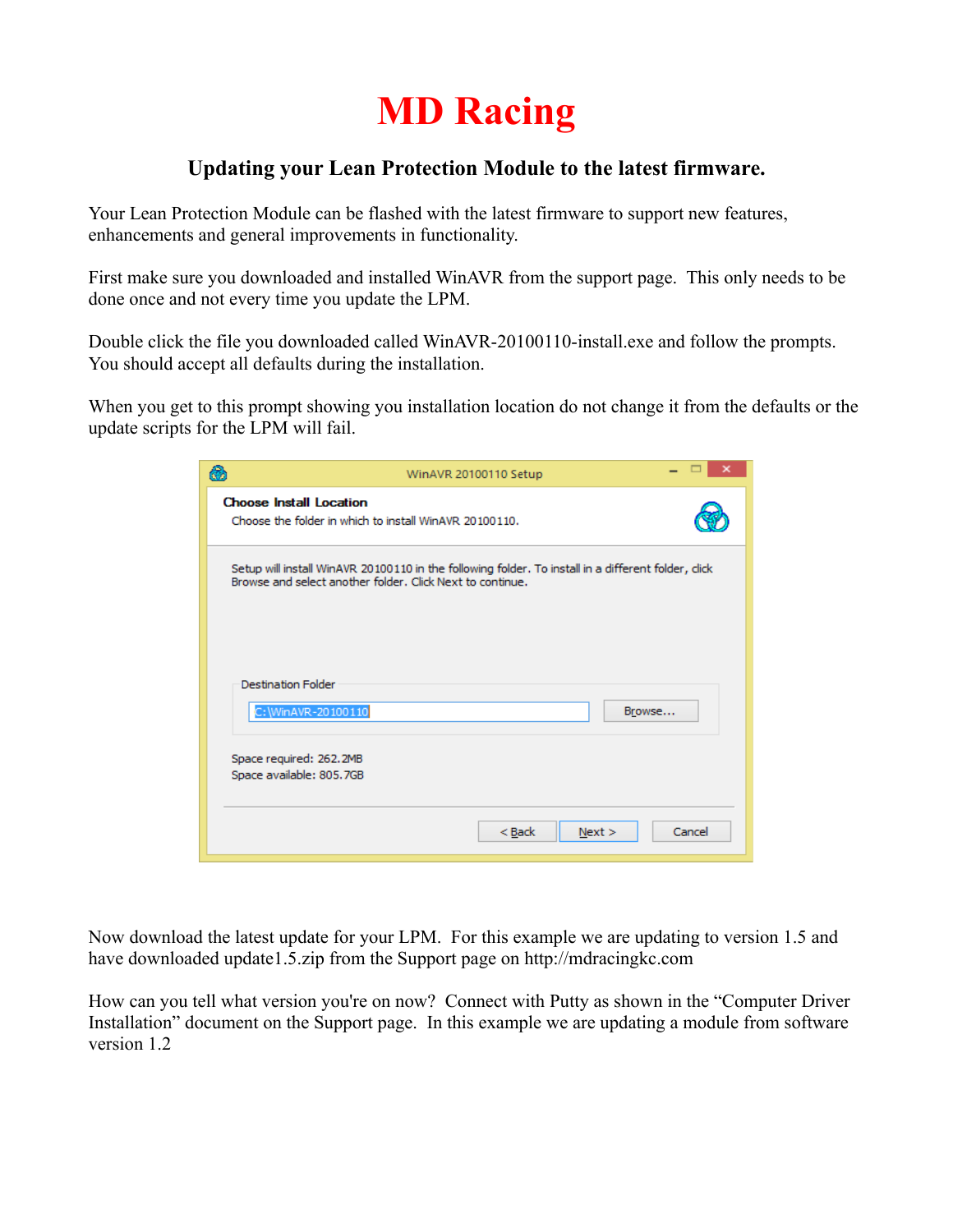

If you are computer savvy and choose to put files you download in your own locations and comfortable with working on the command line etc. you're welcome to adjust what you see below according to your needs. For others I will make this as simple as positive.

In your C: drive lets make a folder called "temp" and work from it. That way everything comes from c:\temp\ and is nice and simple.

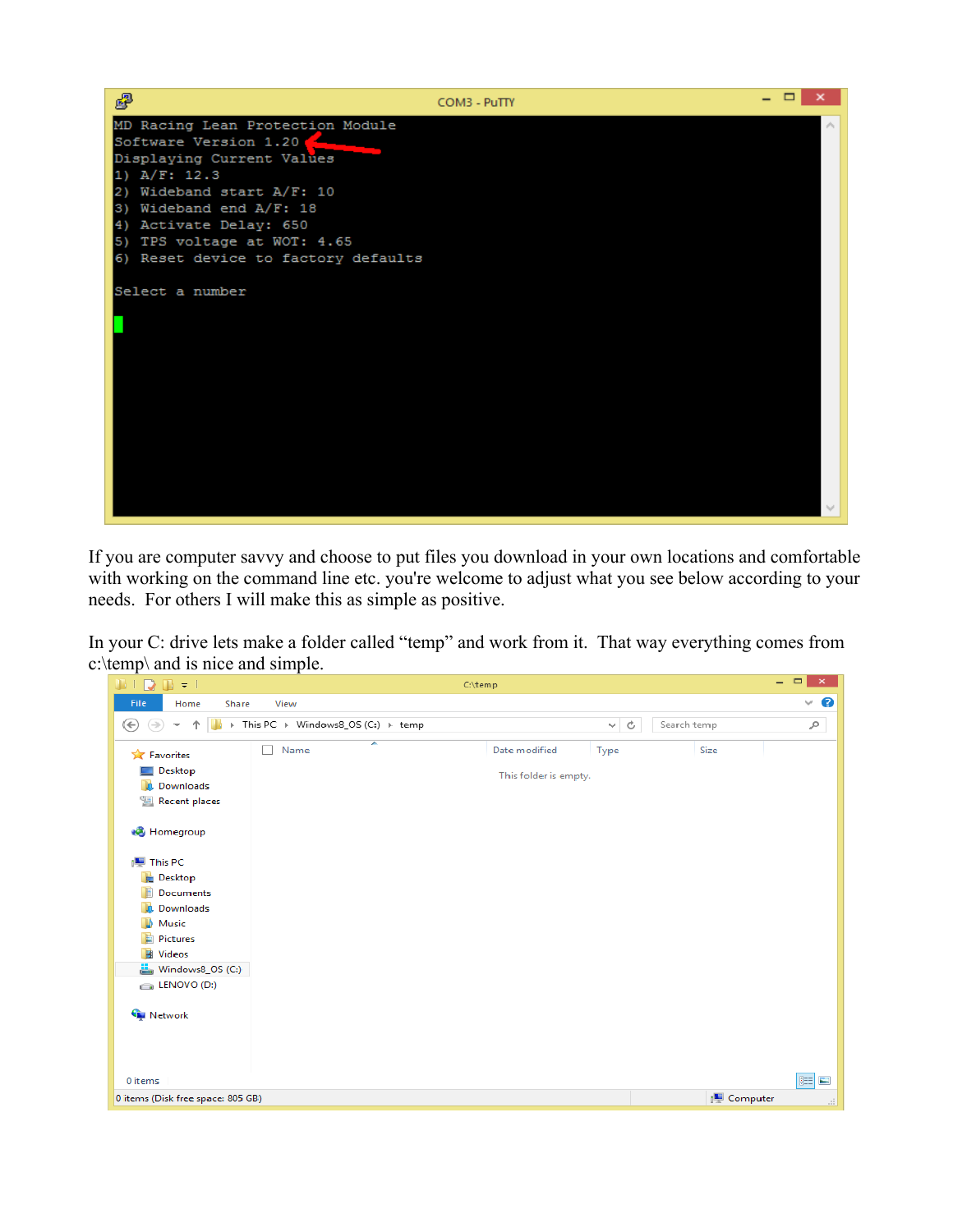Next download the update from<http://www.mdracingkc.com/Support.html>and put it in your [c:\temp](file:///c:/temp) directory

| $\begin{array}{c} \textcolor{blue}{\textbf{1}} \textcolor{blue}{\textbf{1}} \textcolor{blue}{\textbf{1}} \textcolor{blue}{\textbf{2}} \textcolor{blue}{\textbf{1}} \textcolor{blue}{\textbf{3}} \textcolor{blue}{\textbf{4}} \textcolor{blue}{\textbf{5}} \textcolor{blue}{\textbf{6}} \textcolor{blue}{\textbf{7}} \textcolor{blue}{\textbf{9}} \textcolor{blue}{\textbf{1}} \textcolor{blue}{\textbf{1}} \textcolor{blue}{\textbf{1}} \textcolor{blue}{\textbf{1}} \textcolor{blue}{\textbf{1}} \textcolor{blue}{\textbf{1}} \textcolor{blue}{\textbf$ |               | C:\temp           |                  |              | $ -$<br>$\pmb{\times}$        |
|----------------------------------------------------------------------------------------------------------------------------------------------------------------------------------------------------------------------------------------------------------------------------------------------------------------------------------------------------------------------------------------------------------------------------------------------------------------------------------------------------------------------------------------------------------|---------------|-------------------|------------------|--------------|-------------------------------|
| File<br>Home<br>Share                                                                                                                                                                                                                                                                                                                                                                                                                                                                                                                                    | View          |                   |                  |              | 3<br>$\checkmark$             |
| > This PC > Windows8_OS (C:) > temp ><br>Search temp<br>$(\Leftrightarrow)$<br>$\Rightarrow$<br>个<br>Ċ<br>v                                                                                                                                                                                                                                                                                                                                                                                                                                              |               |                   | مر               |              |                               |
| <b>X</b> Favorites                                                                                                                                                                                                                                                                                                                                                                                                                                                                                                                                       | ×<br>Name     | Date modified     | Type             | Size         |                               |
| Desktop                                                                                                                                                                                                                                                                                                                                                                                                                                                                                                                                                  | update1.5.zip | 7/29/2014 5:53 PM | Compressed (zipp | <b>17 KB</b> |                               |
| Downloads                                                                                                                                                                                                                                                                                                                                                                                                                                                                                                                                                |               |                   |                  |              |                               |
| <b>Recent places</b>                                                                                                                                                                                                                                                                                                                                                                                                                                                                                                                                     |               |                   |                  |              |                               |
| <b>&amp;</b> Homegroup                                                                                                                                                                                                                                                                                                                                                                                                                                                                                                                                   |               |                   |                  |              |                               |
| This PC                                                                                                                                                                                                                                                                                                                                                                                                                                                                                                                                                  |               |                   |                  |              |                               |
| <b>Desktop</b>                                                                                                                                                                                                                                                                                                                                                                                                                                                                                                                                           |               |                   |                  |              |                               |
| <b>Documents</b>                                                                                                                                                                                                                                                                                                                                                                                                                                                                                                                                         |               |                   |                  |              |                               |
| Downloads                                                                                                                                                                                                                                                                                                                                                                                                                                                                                                                                                |               |                   |                  |              |                               |
| Music                                                                                                                                                                                                                                                                                                                                                                                                                                                                                                                                                    |               |                   |                  |              |                               |
| ь<br><b>Pictures</b>                                                                                                                                                                                                                                                                                                                                                                                                                                                                                                                                     |               |                   |                  |              |                               |
| <b>图 Videos</b>                                                                                                                                                                                                                                                                                                                                                                                                                                                                                                                                          |               |                   |                  |              |                               |
| Windows8_OS (C:)                                                                                                                                                                                                                                                                                                                                                                                                                                                                                                                                         |               |                   |                  |              |                               |
| ENOVO(D)                                                                                                                                                                                                                                                                                                                                                                                                                                                                                                                                                 |               |                   |                  |              |                               |
| Removable Disk (F:)                                                                                                                                                                                                                                                                                                                                                                                                                                                                                                                                      |               |                   |                  |              |                               |
| <b>Gu</b> Network                                                                                                                                                                                                                                                                                                                                                                                                                                                                                                                                        |               |                   |                  |              |                               |
| 1 item                                                                                                                                                                                                                                                                                                                                                                                                                                                                                                                                                   |               |                   |                  |              | 睚<br>$\overline{\phantom{a}}$ |
| 1 item (Disk free space: 805 GB)                                                                                                                                                                                                                                                                                                                                                                                                                                                                                                                         |               |                   | 16.0 KB          | Computer     | $\pm$                         |

Next we need to expand that zip file. Most versions of windows it's as easy as right clicking it and selecting the "extract" or similar option. See pic below

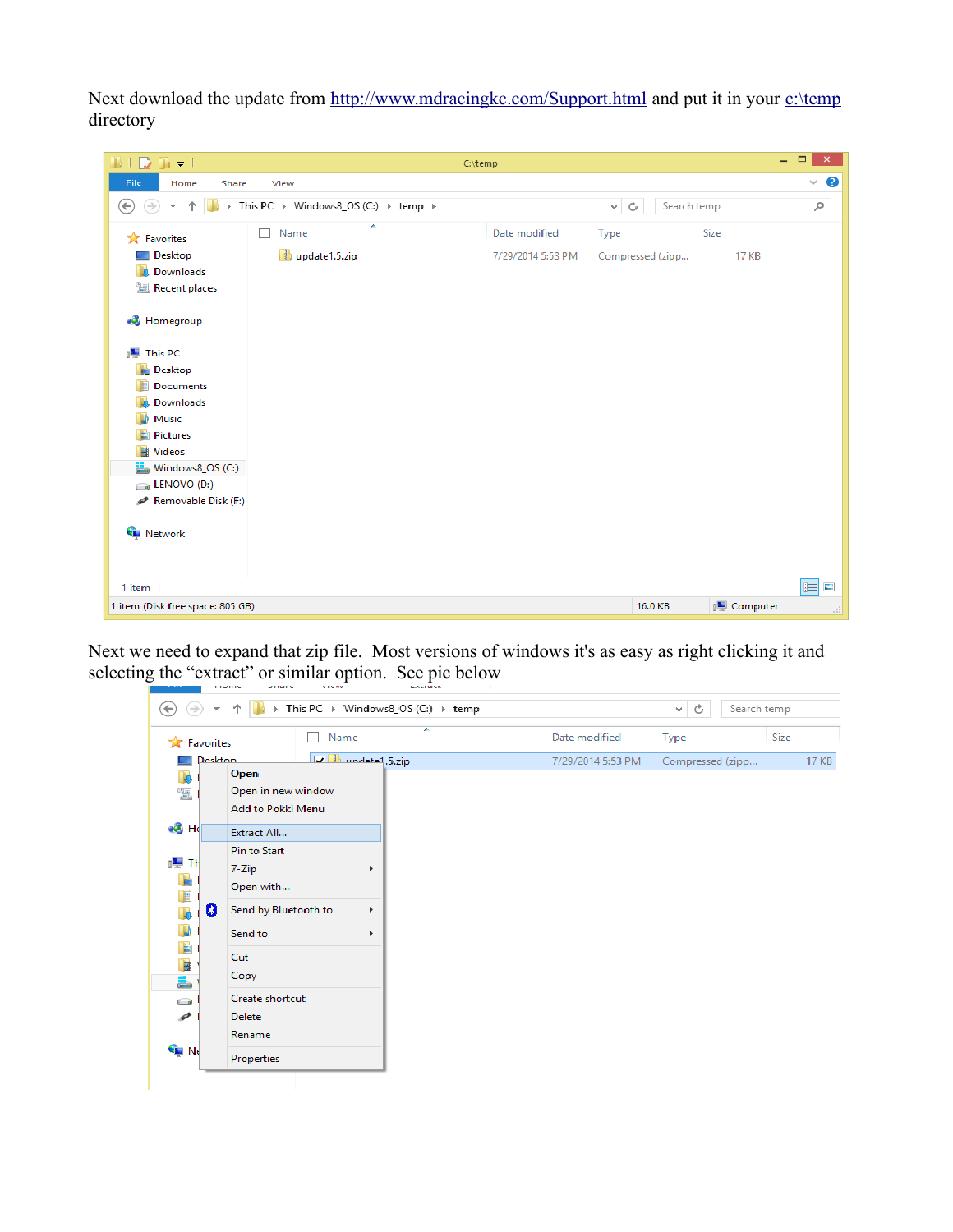It'll prompt to exact into something like c:\temp\update1.5\ (see pic below)

| $\boldsymbol{\mathsf{x}}$<br>Extract Compressed (Zipped) Folders<br>$(\Leftarrow)$ |
|------------------------------------------------------------------------------------|
| Select a Destination and Extract Files                                             |
| Files will be extracted to this folder:<br>C:\temp\update1.5<br>Browse             |
| Show extracted files when complete                                                 |
|                                                                                    |
|                                                                                    |
| Cancel<br>Extract                                                                  |

To keep things simple I'm going to suggest you remove the "update1.5" part so it just says c:\temp\ like this pic

|                                              | $\boldsymbol{\mathsf{x}}$ |
|----------------------------------------------|---------------------------|
| <b>B</b> Extract Compressed (Zipped) Folders |                           |
|                                              |                           |
| Select a Destination and Extract Files       |                           |
| Files will be extracted to this folder:      |                           |
| C:\temp\<br>Browse                           |                           |
| Show extracted files when complete           |                           |
|                                              |                           |
|                                              |                           |
|                                              |                           |
|                                              |                           |
|                                              |                           |
|                                              |                           |
|                                              |                           |
| Cancel<br>Extract                            |                           |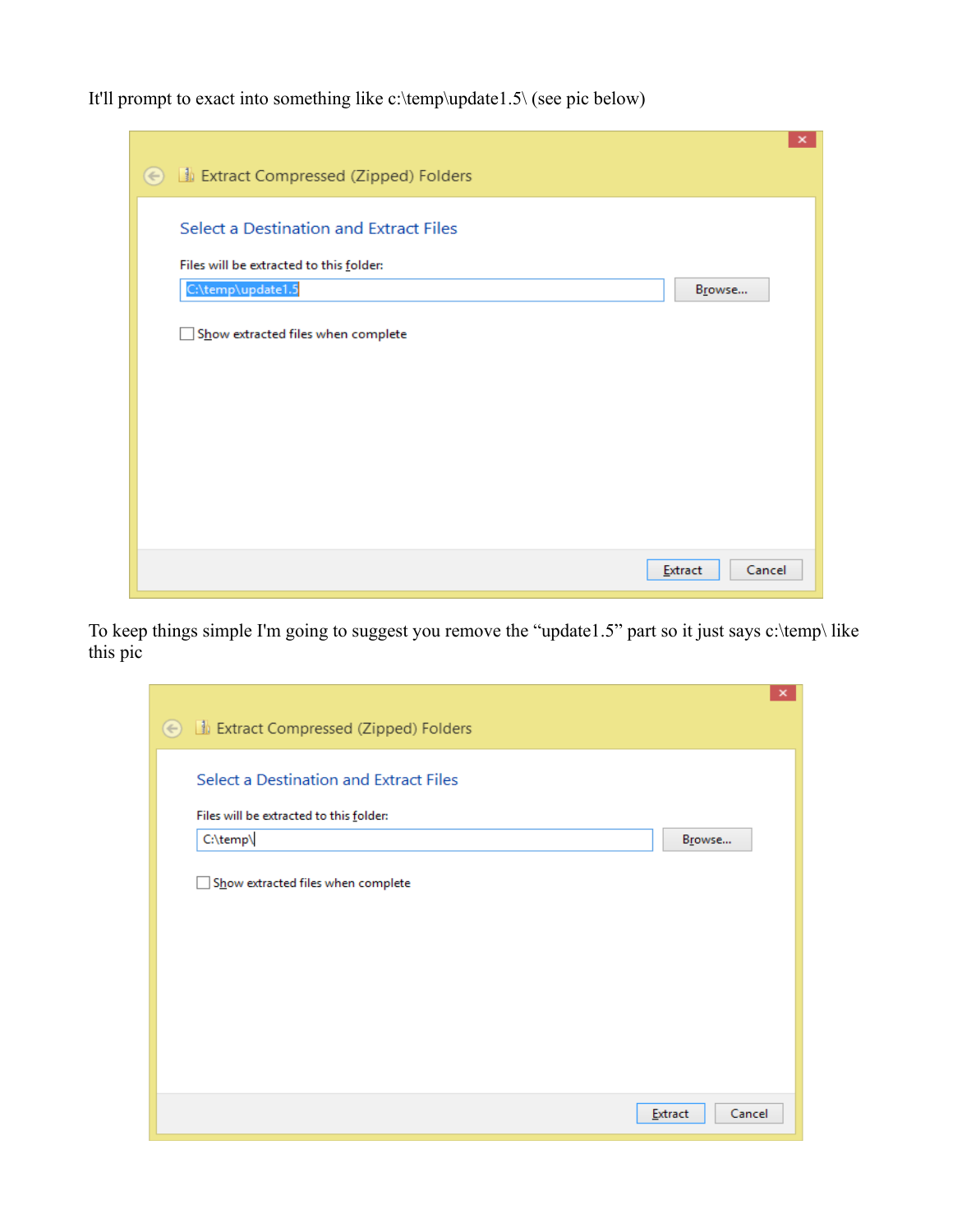Now you'll see the extracted files from the zip file inside your c:\temp.

| <b>III</b><br>$\mathbb{R}$ = 1      |                                       | C:\temp           |                           |              | $ -$<br>$\boldsymbol{\times}$ |
|-------------------------------------|---------------------------------------|-------------------|---------------------------|--------------|-------------------------------|
| File<br>Home<br>Share               | View                                  |                   |                           |              | 2<br>◡                        |
| ⇔<br>个<br>$\rightarrow$             | > This PC > Windows8_OS (C:) > temp > |                   | Search temp<br>Ċ<br>v     |              | Q                             |
| Favorites                           | ≖<br>Name                             | Date modified     | Type                      | Size         |                               |
| Desktop                             | lp1.5.hx                              | 7/29/2014 5:34 PM | <b>HX</b> File            | <b>44 KB</b> |                               |
| Downloads                           | o update.bat                          | 7/29/2014 5:16 PM | <b>Windows Batch File</b> | 1 KB         |                               |
| Recent places                       | update1.5.zip                         | 7/29/2014 5:53 PM | Compressed (zipp          | <b>17 KB</b> |                               |
| <b>R</b> Homegroup                  |                                       |                   |                           |              |                               |
| <b>This PC</b><br><b>The Second</b> |                                       |                   |                           |              |                               |
| <b>Desktop</b>                      |                                       |                   |                           |              |                               |
| Documents                           |                                       |                   |                           |              |                               |
| Downloads                           |                                       |                   |                           |              |                               |
| Music                               |                                       |                   |                           |              |                               |
| Ъ<br><b>Pictures</b>                |                                       |                   |                           |              |                               |
| <b>国</b> Videos                     |                                       |                   |                           |              |                               |
| Windows8_OS (C:)                    |                                       |                   |                           |              |                               |
| ENOVO(D)                            |                                       |                   |                           |              |                               |
| Removable Disk (F:)                 |                                       |                   |                           |              |                               |
| <b>Gu</b> Network                   |                                       |                   |                           |              |                               |
| 3 items                             |                                       |                   |                           |              | 疆<br>$\blacksquare$           |
| 3 items (Disk free space: 805 GB)   |                                       |                   | 59.8 KB                   | Computer     | лă,                           |

The two files are update.bat and then the actual update file which in this case is lp1.5.hx

To kick off the update you need to open up a command line window. If you're not familiar with how to do that you can usually click on the Start Menu in windows and type in "cmd" like this

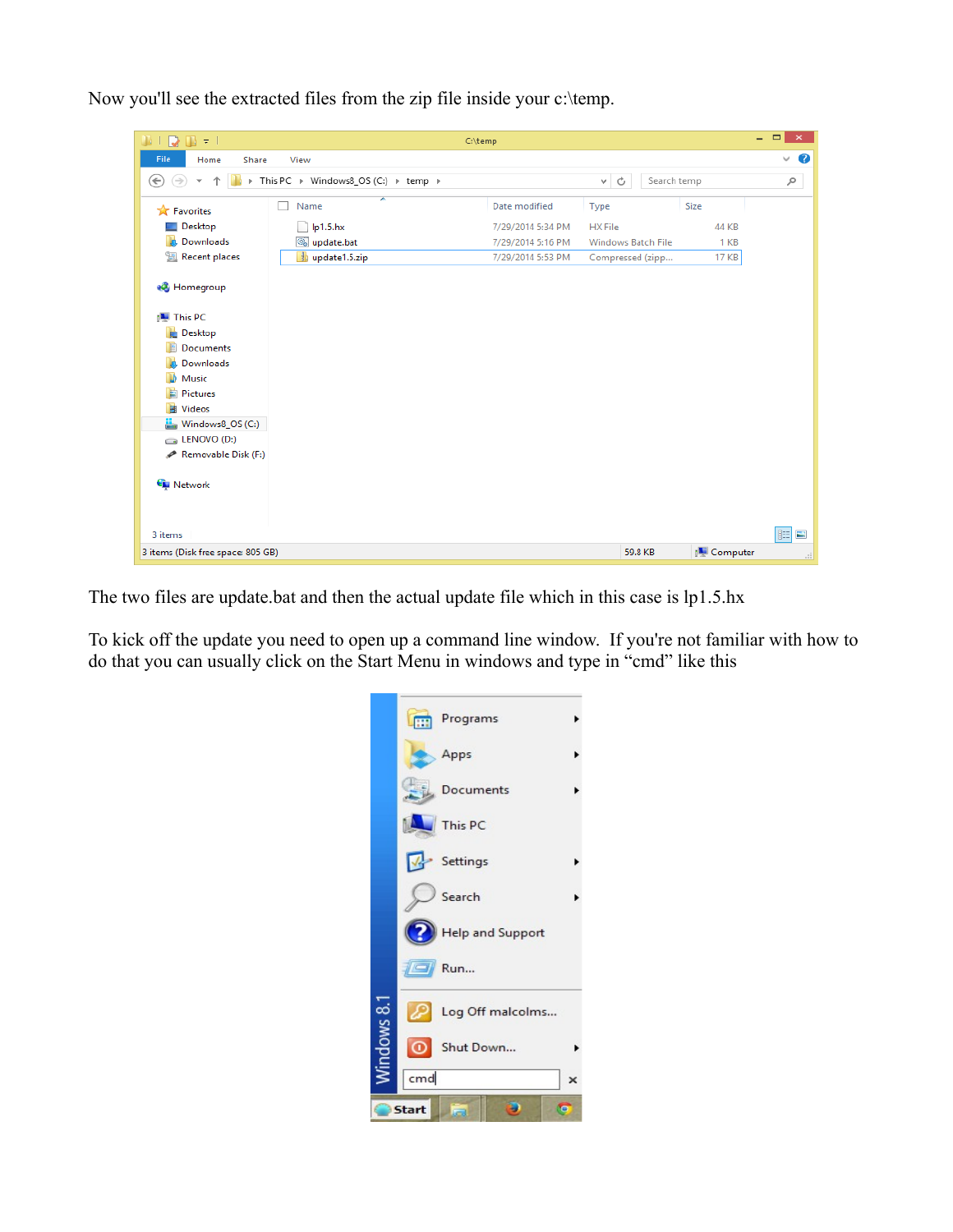Or another option is to press the "windows" key on your keyboard and while continuing to hold it down press the letter "r". Now release both keys. You get a prompt like this where you can type in "cmd"

|       | Run                                                                                                      |
|-------|----------------------------------------------------------------------------------------------------------|
|       | Type the name of a program, folder, document, or Internet<br>resource, and Windows will open it for you. |
| Open: | cmd<br>ш                                                                                                 |
|       |                                                                                                          |
|       | Cancel<br>OK<br>Browse                                                                                   |

The command window opens up to your home location which is typically something like c:\users\<username> but varies by version of windows. That's why we are keeping things simple with our [c:\temp](file:///c:/temp) directory.

So you'll likely see something like this to start (which for me is in c:\users\malcolms )



Now simply change to your "temp" directory by typing "cd \temp" and pressing enter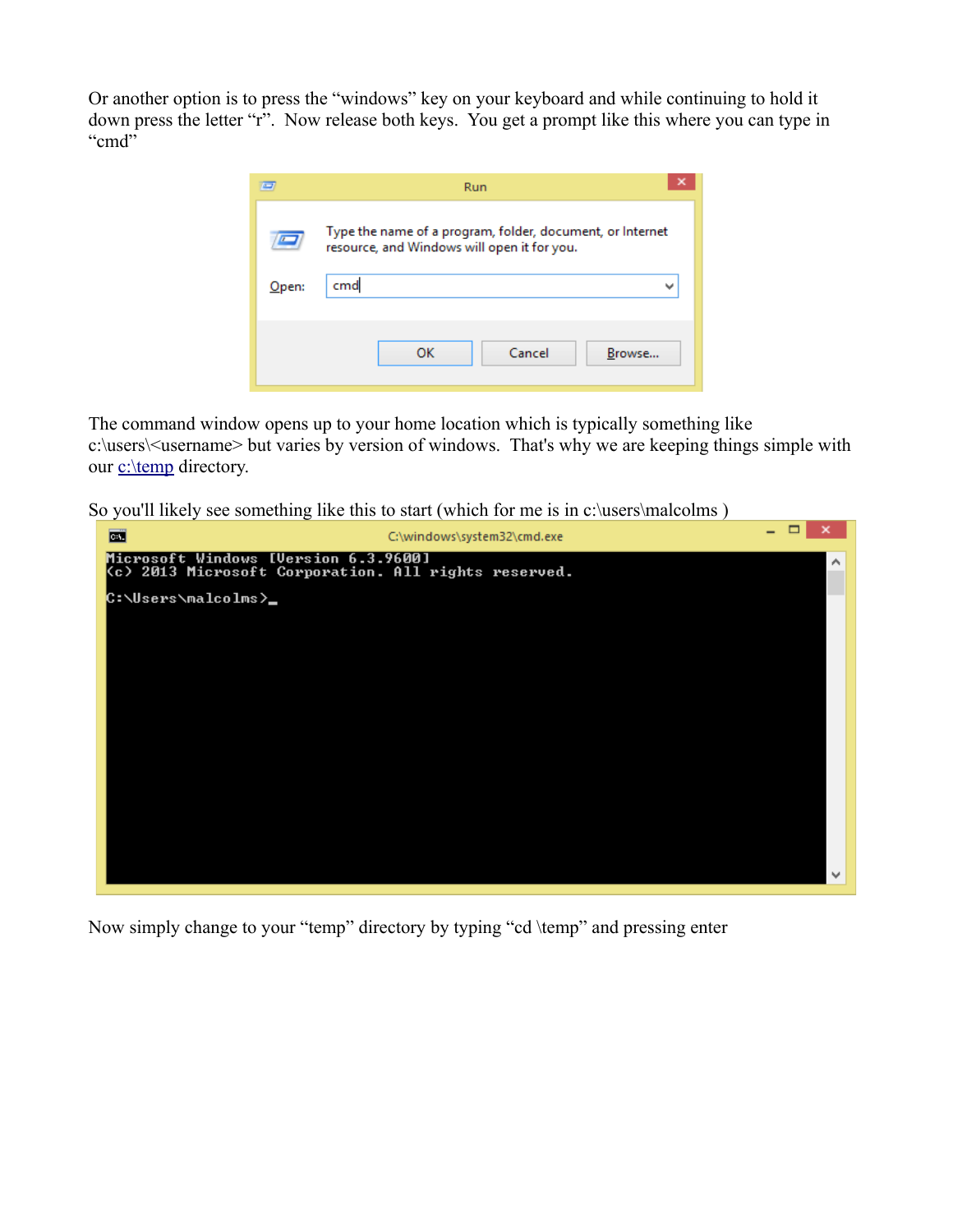

Now type the command to start the update which goes like this

update.bat lp1.5.hx com3

Where "lp1.5.hx" is the version you are updating to. So if you were updating to say version 1.4 you'd have a file lp1.4.hx

com3 is the com port your LPM connects to the laptop as. This is something you figured out in the "Computer Driver Installation" document.



Now simply press enter and you'll see it start updating and a progress bar will move up like this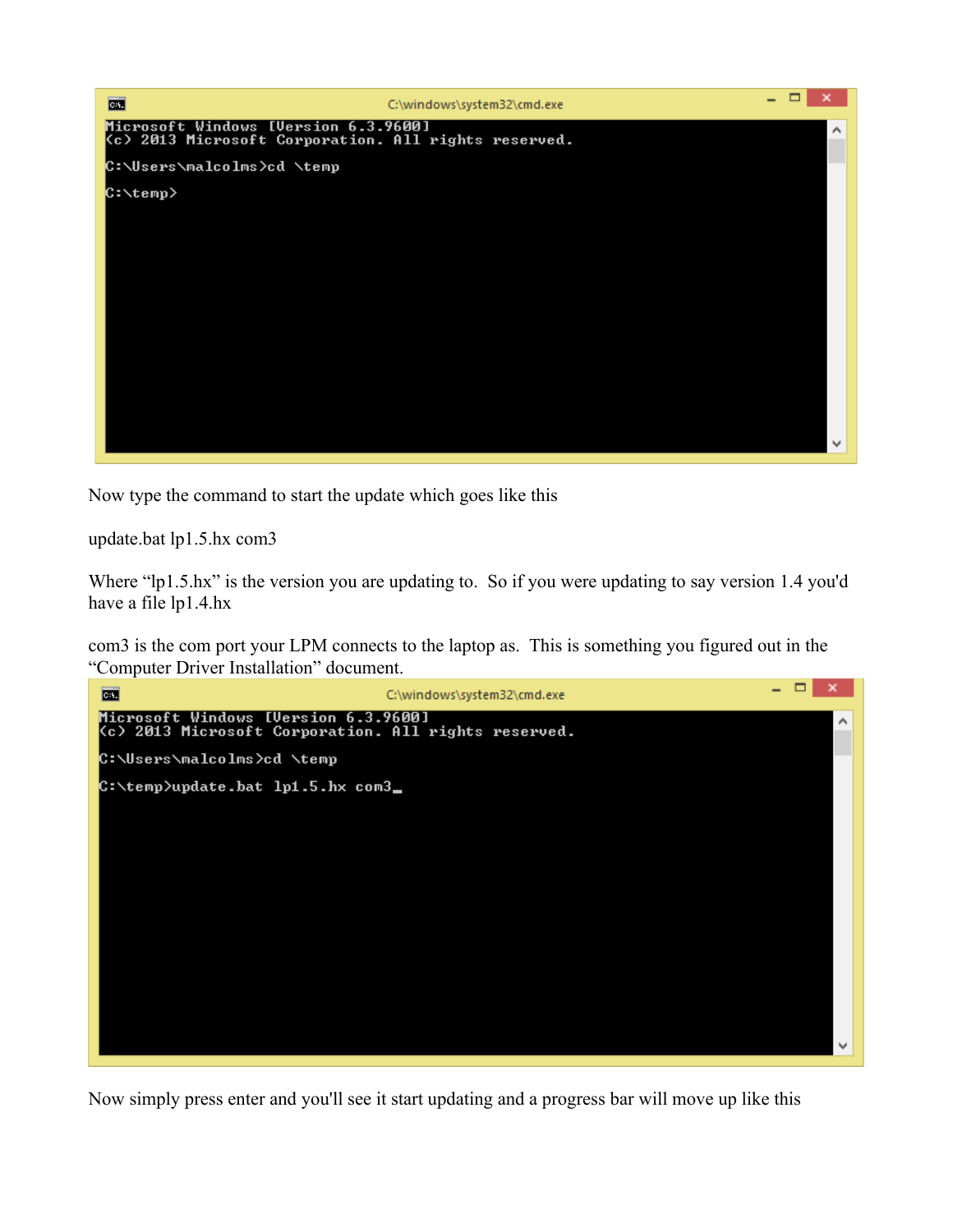

Once it's all complete (only takes about 20 seconds) you'll see a screen similar to this

 $\mathbf{x}$ 菌 C:\windows\system32\cmd.exe C:\temp>update.bat lp1.5.hx com3 C:\temp>C:\WinAUR-20100110\bin\avrdude.exe -patmega328p -carduino -b57600 -D -Uf<br>lash:w:lp1.5.hx -Pcom3 avrdude.exe: AUR device initialized and ready to accept instructions  ${\tt Reading}$  : постоянно странительно странительно странительно странительно с  $a_2$  . avrdude.exe: Device signature = 0x1e950f<br>avrdude.exe: reading input file "lp1.5.hx"<br>avrdude.exe: input file lp1.5.hx auto detected as Intel Hex<br>avrdude.exe: writing flash (15926 bytes): avrdude.exe: 15926 bytes of flash written<br>avrdude.exe: verifying flash memory against lp1.5.hx:<br>avrdude.exe: load data flash data from input file lp1.5.hx:<br>avrdude.exe: input file lp1.5.hx auto detected as Intel Hex<br>avrdud  $\bf{Reading}$  : постопнициостранности на  $\bf{R}$ avrdude.exe: verifying ...<br>avrdude.exe: 15926 bytes of flash verified avrdude.exe: safemode: Fuses OK avrdude.exe done. Thank you. C:\temp> v